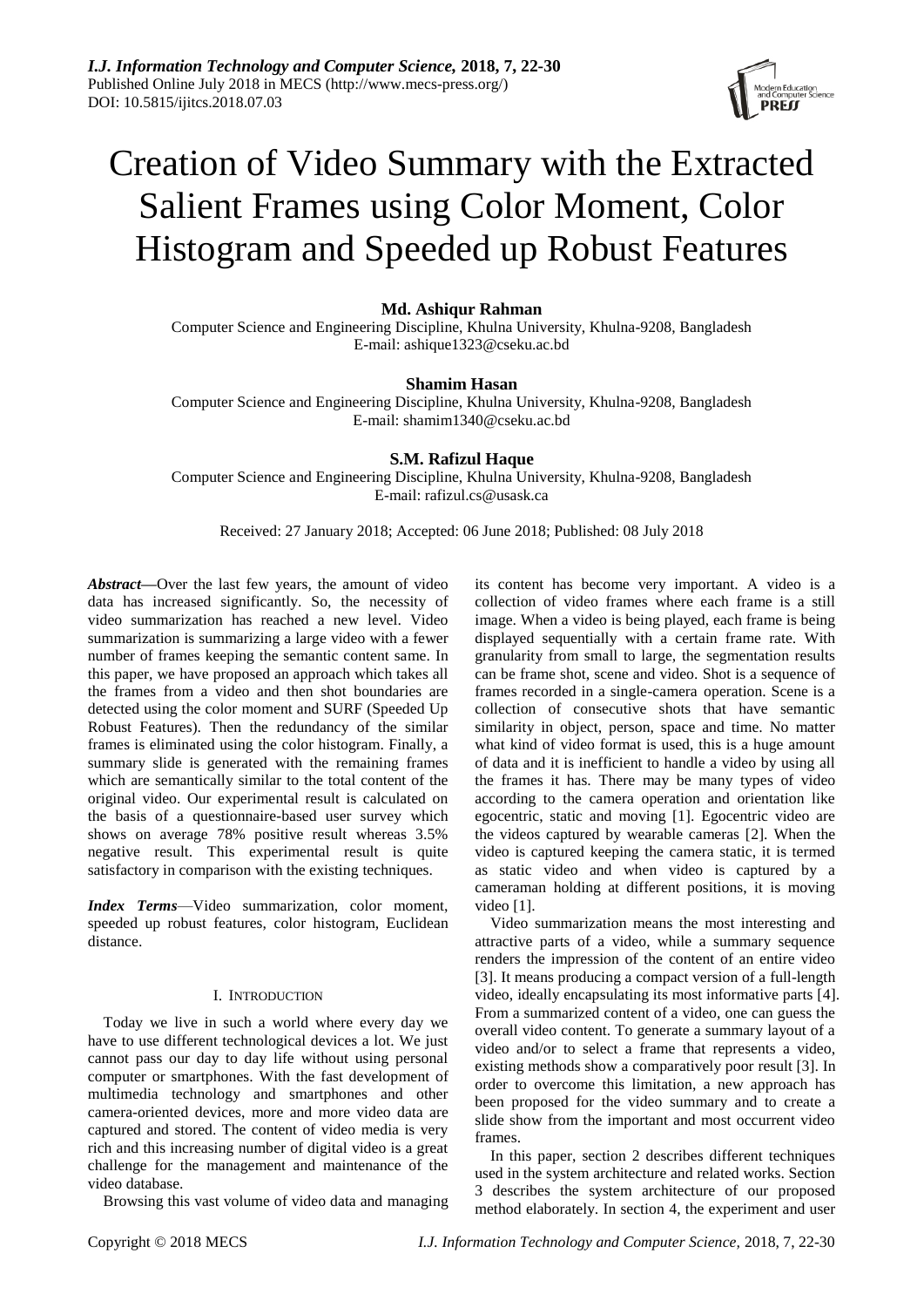survey are discussed. Section 5 discusses about the results obtained from a human relevance feedback survey on the basis of questionnaire. Finally, section 6 describes the conclusion and future work.

#### II. RELATED WORKS

Digital video means the video picture and audio information stored in the computer using digital format [5]. Before discussing the details of the existing methods for the video summarization, we give some fundamental views on video. Video consists of a collection of video frames, where each frame is a still image. When a video is being played, each frame is being displayed sequentially with a certain frame rate. The typical frame rates are 30 and 25 frames/second as found in the various video formats. An hour of video has 108,000 or 90,000 frames if it has a 30 or 25 frames/second rates, respectively [5]. No matter what kind of video format is used, this is a huge amount of data and it is inefficient to handle a video by using all the frames it has. To address this problem, video is divided into segments and more important and interesting segments are selected for a shorter form — a video summarization [5]. With granularity from small to large, the segmentation results can be frame shot, scene and video [5].

There are two types of video abstraction, video summary and video skimming [5]. Video summary, also called a still abstract, is a set of salient images (key frames) selected or reconstructed from an original video sequence. Video skimming, also called a moving abstract*,*  is a collection of image sequences along with the corresponding audios from an original video sequence [5].

#### *A. Frame Features*

For summarizing a video, the salient images from a large set of video frames need to be extracted. So, for extracting the salient frames, features of the images have to be investigated.

Feature extraction means mapping the image pixels into the feature space. Using this extracted feature, we can search, index and browse the image from the stored database and this feature can be used to measure the similarity between the stored images [3].

There may be low level, mid-level or high-level features. Low level features are the color and textures of an image.

*Color Feature:* Color features are the most widely used visual features in image retrieval because they are easier to extract compared to texture and shape information [4]. One of the main aspects of color feature extraction is the choice of a color space. A color space is a multidimensional space in which the different dimensions represent the different components of color [6].

*RGB Color Space:* An example of a color space is RGB, which assigns to each pixel a three-element vector representing the color intensities of the three primary colors, red, green and blue [6]. The space, spanned by the R, G, and B values, completely describes visible colors, which are represented as vectors in the 3D RGB color

space. As a result, the RGB color space provides a useful starting point for representing color features of images. However, the RGB color space is not perceptually uniform. More specifically, equal distances in different intensity ranges and along different dimensions of the 3D RGB color space, do not correspond to equal perception of color dissimilarity [6].



Fig.1. RGB color space

*Color Histogram*: The main method of representing color information of images in CBIR systems is through a color histogram. A color histogram is a type of bar graph, where each bar represents a particular color of the color space being used [7]. The bars in a color histogram are referred to as bins and they represent the x-axis [8]. The number of bins depends on the number of colors in an image. The y-axis denotes the number of pixels in each bin. In other words, it shows how many pixels in an image are of a particular color. It is a combination of three histograms based on the R, G, and B channels of the RGB color space. A color histogram can be also denoted by the joint probabilities of the intensities of the threecolor channels [3]. The color histogram is defined as

$$
H_{R.G.B}[r, g, b] = N. Prob{R=r, G=g, B=b}.
$$
 (1)

where in R, G and B are the three-color channels and N is the number of pixels in the image.

*Color Moment:* Color moments have been successfully used in many retrieval systems. The first order (mean), the second order (variance) and the third order (skewness) color moments have been proved to be efficient and effective in representing color distributions of images [3,8].

The variance  $(V_i)$  is the variation from the mean of the distribution which is the second moment.

$$
V_i = \frac{1}{N} \sum_{j=1}^{N} (P_{ij} - E_{ij})^2
$$
 (2)

Here,  $E_i$  represents the mean color value of image which is the first order moment.

$$
E_i = \frac{1}{N} \sum_{j=1}^{N} P_{ij}
$$
 (3)

Skewness  $(S_i)$  can be defined as a measure of the degree of asymmetry in the distribution and this is known as the third order moment.

$$
S_i = \sqrt[3]{V_i} \tag{4}
$$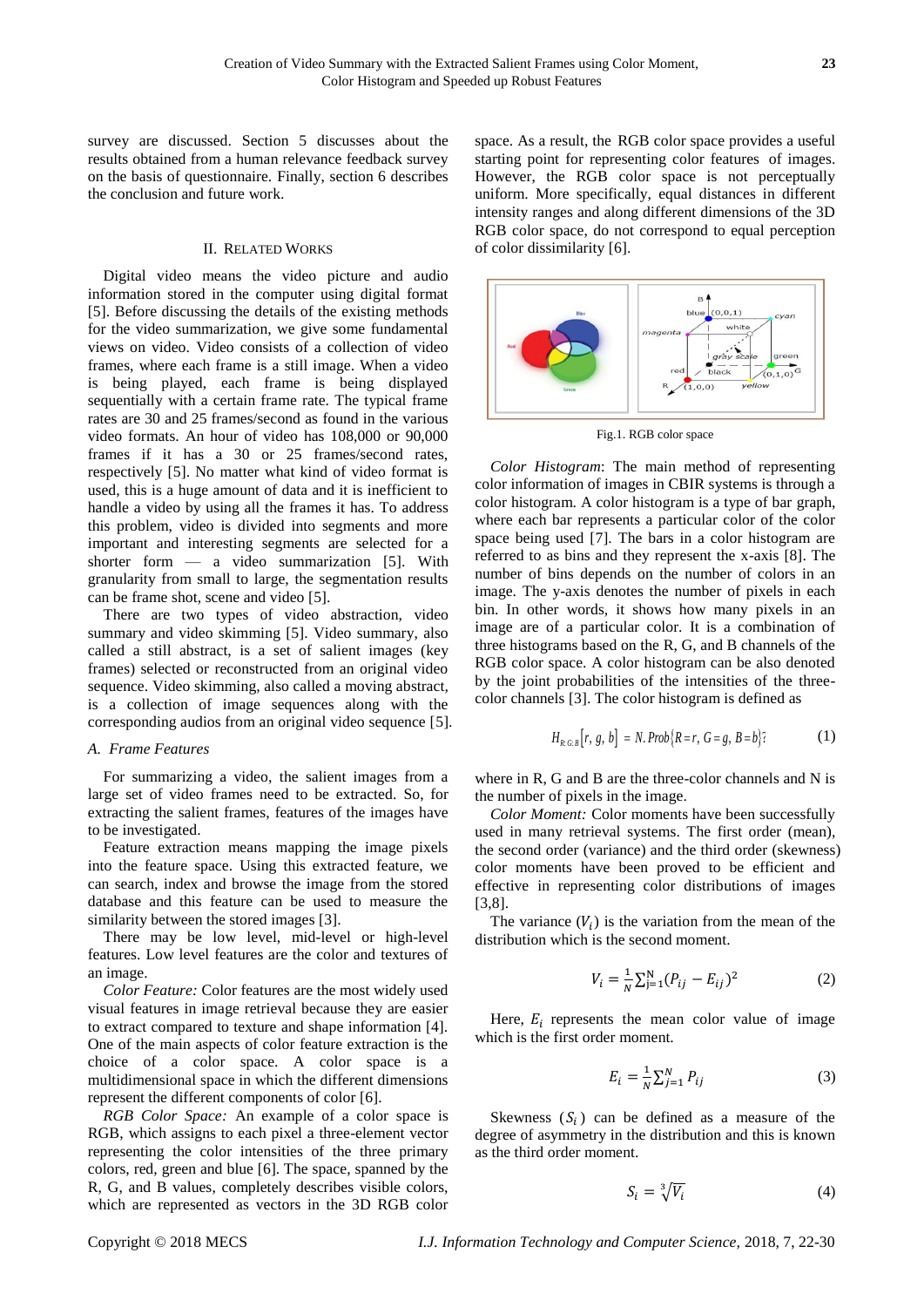Here, i<sup>th</sup> color channel at the j<sup>th</sup> image pixel as  $P_{ij}$  and N is the number of pixels in the image.

## *B. Scale Invariant Feature Transform (SIFT)*

The scale-invariant feature transform (SIFT) is an algorithm in computer vision to detect and describe local features in images. The algorithm was patented in Canada by the University of British Columbia and published by David Lowe in 1999 [9]. SIFT keypoints of objects are first extracted from a set of reference images and stored in a database. An object is recognized in a new image by individually comparing each feature from the new image to this database and finding candidate matching features based on Euclidean distance of their feature vectors [10]. Though this SIFT descriptor was widely used before, but it has become somewhat obsolete after SURF has come.

## *C. Speeded Up Robust Features (SURF)*

SURF (Speeded Up Robust Features) is a robust local feature detector, first presented by Herbert Bay, Tinne Tuytelaars, and Luc Van Gool in 2006 [11]. It is partly inspired by the SIFT descriptor. This method is several times faster than traditional SIFT Operator [11]. SURF is based on sums of 2D Haar wavelet responses and makes an efficient use of integral images [12]. It uses an integer approximation to the determinant of Hessian blob detector, which can be computed extremely quickly with an integral image. The equation of Hessian Matrix can be viewed as [11]:

$$
H(p,\sigma) = \begin{bmatrix} L_{xx}(p,\sigma) & L_{xy}(p,\sigma) \\ L_{yx}(p,\sigma) & L_{yy}(p,\sigma) \end{bmatrix}
$$
 (5)

where  $L_{xx}(p, \sigma)$  etc. is the convolution of the secondorder derivative of gaussian with the image  $I(x,y)$  at the point x. The box filter of size  $9 \times 9$  is an approximation of a Gaussian with  $\sigma=1.2$  and represents the lowest level (highest spatial resolution) for blob-response maps [11,12].

For features, it uses the sum of the Haar wavelet response around the point of interest. Again, these can be computed with the aid of the integral image. Then the number of extracted features from each image is 64 as the image is divided into  $4 \times 4$  square sub regions and 4 features are obtained from each sub region [11].

#### *D. Some Mostly Related Works*

Video summarization is relatively a new research area. So, there are not many works found in the literature. Still the works in [1-4,13-15] are noteworthy.

In [1], authors used superframe segmentation for the purpose of video summary. This was proposed by Michael Gygli, Helmut Grabner, Hayko Riemenschneider, and Luc Van Gool in 2014. Here, a summary of the original video is the output which contains the interesting parts of the video. Here, landmark detection, face detection and other techniques were used to find the interestingness score in the frames. K-means clustering method was used for finding the similar frames. As this

approach deals with a large number of frames in the superframe segmentation, this approach is computationally expensive.

In [3], authors summarize the input video to make a poster output. This was proposed by Banalata Das and Taznin Jahan in 2013. Color moment was used in this paper to retrieve the features from the images. The output contains only 5 frames irrespective of the video length. It is not possible to understand the full sematic value of the original video only from the summary. So, this technique is not very promising in this area.

In [13,14] the authors have used unsupervised clustering method to detect the similar frames from a video. They have used some statistical model to find the keyframe which was relatively expensive in terms of computation.

In [15], the authors used automatic edge matching rate for finding the similar frames of different shots. This method was proposed by Dhagdi, Mr Sandip T., and P. R. Deshmukh in 2012. Though this method produces lesser number of keyfames, it looses the continuous semantic value of the video.

### III. SYSTEM ARCHITECTURE

The proposed system is based on the low-level features of an image like color feature of the video frames. For feature extraction, we used color moment for the color feature extraction and SURF to find the interesting key points. Then, after the extraction of the feature, boundary of a definite shot needs to be detected. So, the matching of the frames is necessary between the consecutive frames. Euclidean distance was used to find the distance between the frames. A threshold was used for comparing the similarity between the features. After finding all shot boundaries by using the threshold, frames from each shot were found. But a lot of redundancy still exists in these frames. So, then color histogram technique was used to find the similarly between the consecutive images to eliminate the redundancy. Then, with the remaining frames, a summary slide was made in GIF format. Then the result is calculated with the relevance feedback provided by different users on the basis of a questionnaire.

The system architecture of our method can be viewed as in Fig. 2.

## *A. Frame Separation*

For separating the frames from a video, MATLAB toolkit is used. The MATLAB function *VideoReader(video)* is used. The input video was in AVI or MP4 or 3GP format. This method calculates total number of frames of a video and separates the frames in order. During the separation and storing the separated frames, it is ensured that all images are reshaped in same size irrespective of video resolution. The frames are saved as 640x400 size. All the frames are saved in JPG format.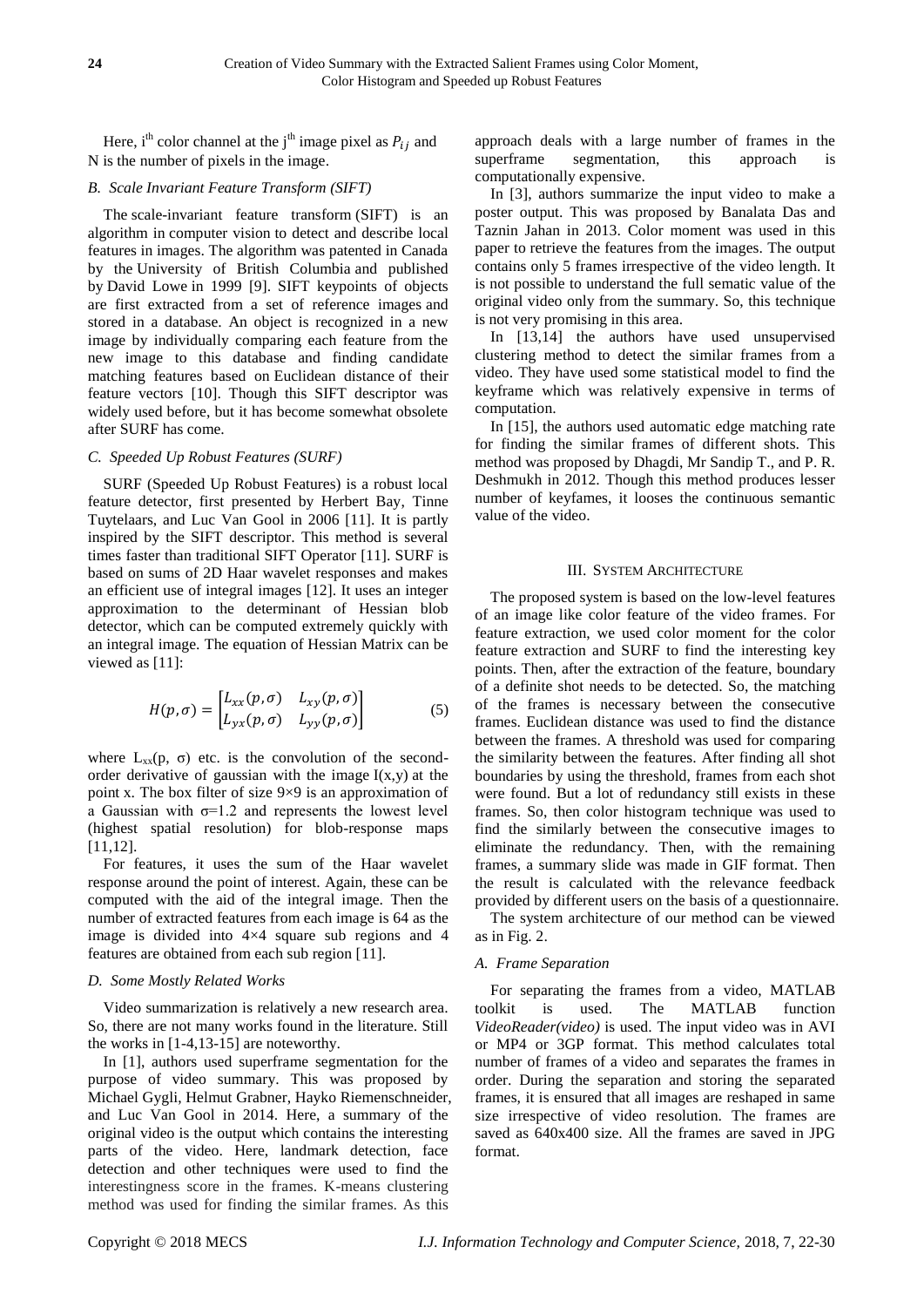## *B. Color Feature Extraction using Color Moment*

For extracting features from a frame, first the color feature is measured using color moment. It has been proved that for extracting color feature from an image, color moment gives the best result [3,7]. Three color moments; first order moment Mean; second order moment Variance and third order moment Skewness were calculated.



Fig.3. Frame Separation (Video:Starlight.mp4)

Equation 2 represents the equation to find the variance of the image. Variance, which is second order moment, represents the variation of the pixel values from the average value. Equation 3 represents the first order moment i.e. mean of a frame. Similarly, equation 4 represents the skewness of an image to measure the asymmetry of an image. At first, the three RGB color channels are separated and all the three moments for each

color channel are found. This process generates 9 color features for each image.

## *C. SURF Key Points Detection and Description*

As the  $10<sup>th</sup>$  feature of the frames, Speeded Up Robust Features (SURF) is used. The interesting key points were detected and extracted as the  $10<sup>th</sup>$  feature for our system in the database. Fig. 4 illustrates after detecting the key points from an image using SURF.



Fig.4. SURF Key Points Detection

#### *D. Distance Measure using Euclidean Distance*

After finding the color feature using color moment and SURF key points, the similarities between the consecutive frames are calculated. Euclidean distance is used to measure the dissimilarity between the frames. Euclidean distance is the most used metric to find the dissimilarity between the components. So, this distance is used and satisfactory result is found. Here is the formula for Euclidean distance:

$$
D_i = \sqrt{\sum (x_i - y_i)^2} \tag{6}
$$

Here x and y are two consecutive images for calculating the distance for feature i.

#### *E. Shot Boundary Detection*

We know shots are the video segments which are taken in single camera operation. As our objective is to generate the summary of the video by taking the frames from each shot, the shot boundary in the frames has to be found. To detect the shot boundary, two thresholds T1 and T2 are used. T1 is measured as the arithmetic mean of the distance vector which is calculated earlier as a vector of distances between two consecutive frames using the color moments. Similarly, T2 is measured as arithmetic mean of the SURF distance vector which is also calculated as the distances between two consecutive frames using SURF feature.

Now shot boundary is detected between any two consecutive frames if the distances are greater than the thresholds respectively. When the shot boundary is detected, the respective frames are stored for further operation.

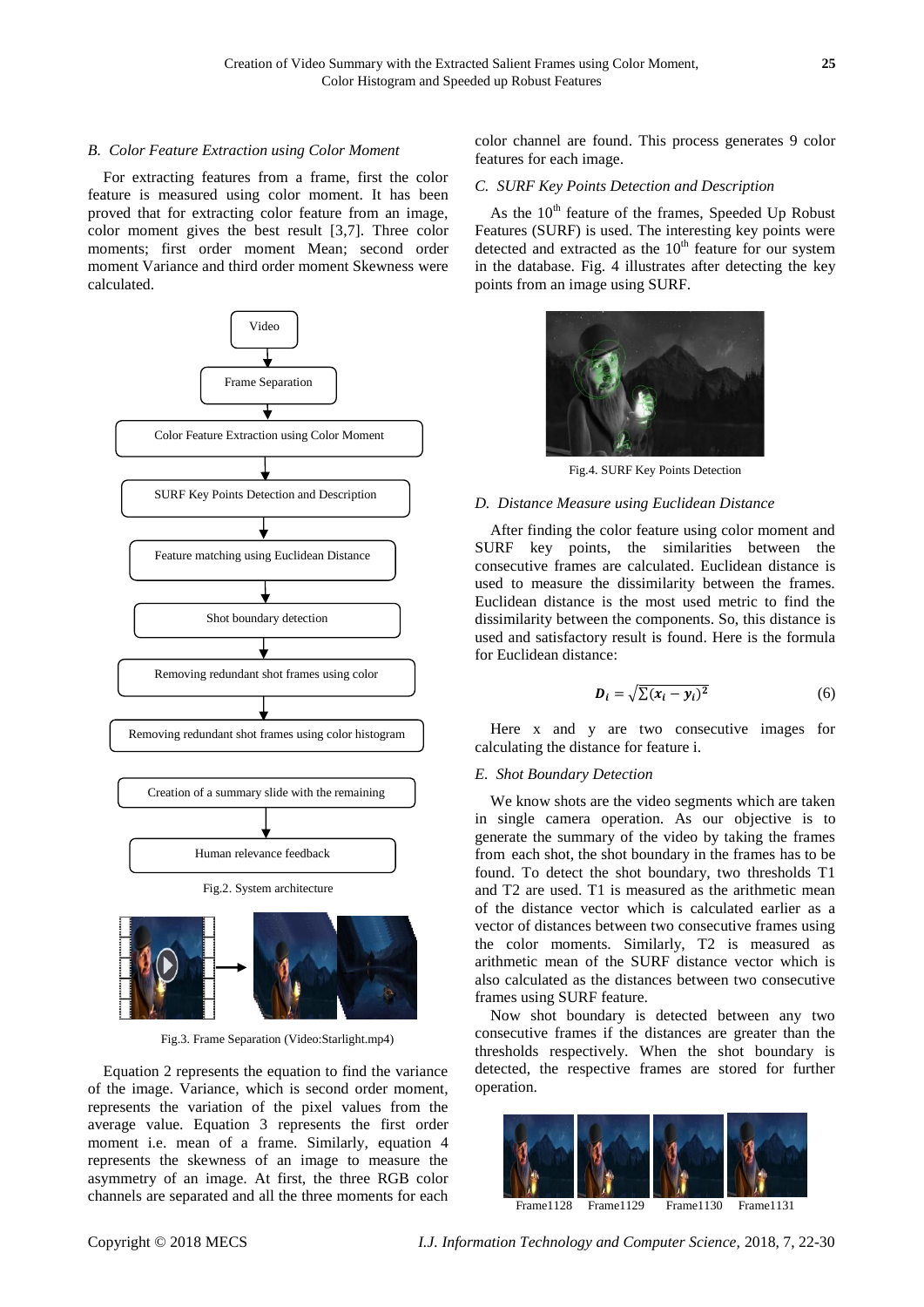

Here, an example of shot boundary detection is explained. In Fig. 5 it is shown from Frame1128 to Frame1135 of the video 'Starlight.mp4'. Here we can see Frame1128, Frame1129, Frame1130 and Frame1131 are almost similar in nature. But Frame1132 is very much dissimilar than the Frame1131. Here, we can say a shot break is detected and we take Frame1132 as a shot boundary. During the calculation, the distance between frames Frame1128 and Frame1129 is found less than the thresholds and distance between frames Frame1131 and Frame1132 is found to be larger than the threshold. So, the boundary between the two dissimilar frames are detected.

## *F. Removing redundant shot frames using color histogram*

When the shot boundaries are detected and the extracted frames are stored, many redundant frames still exist. So, redundant frames from the same shot need to be discarded. To overcome this problem, color histogram technique is used. At first, the three color channels are separated from the set of the extracted frames. Then the distribution of colors in the frames are measured using histogram. The number of each color present in any frame is measured and the distance between two consecutive frames with respect to that particular color is measured. Here, also a threshold is used as the arithmetic mean of the distance vector. If the distance between two frames is greater than the threshold, then the two frames are considered as same frame. Using the previous technique, the extracted frames are then stored, which set of frames are used to make the summary slide.

For example, it is found that total 210 frames, from frame number 922 to frame number 1131, comprise similar type of shot. After using color moment and SURF, the shot boundaries of this shot in 104 frames is found. So, the redundancy is very high. So, when the color histogram technique is applied in the extracted set of frames, the number of frames for this shot is only 1 frame - Frame1034. Thus, the redundancy of frames in the similar consecutive shot is removed using color histogram technique.

## *G. Creation of a summary slide with the remaining frames*

After removing the redundancy of the similar shot frames, a summary slide is made with the remaining set of extracted frames. The slide is made in GIF format containing all the extracted frames. The transition between the frames is kept as 0.8 seconds. As the summary is made with the frames sequentially as the original order, the summary is quite understandable.



Fig.6. Redundant Frames



Fig.7. (a) The set of keyframes and (b) is the output summary slide

#### IV. EXPERIMENT

We used 4 videos for our experiment. We first ran our experiment on the certain videos and made the summary slide. We ran our program in an Intel Core i5 2.40 GHz processor, 6.00 GB memory machine. Then we used summary slide and original video for the survey. The videos we have used are given here-

*Piano.mp4:* An animated video of an old man playing piano while remembering his past.<sup>1</sup>

*Starlight.mp4:* An animated video of an old fisherman catching a star for his sick wife. $2^2$ 

*Last Shot.mp4*: An animated video of a little girl and her broken camera.<sup>3</sup>

*Geoff.mp4:* An animated video of a food scientist and his family life.

The shot frames obtained from the experiment on videos "Piano.mp4" and "Starlight.mp4" are shown in Fig. 8 and Fig. 9 respectively.

| Name of<br>video | Resolution | Duration(min) | Number<br>of Total<br>Frames | Number<br>of Frames<br>in<br>Summary |
|------------------|------------|---------------|------------------------------|--------------------------------------|
| Piano            | 624x360    | 02.22         | 3569                         | 38                                   |
| Starlight        | 864x368    | 02.14         | 3222                         | 33                                   |
| Last<br>Shot     | 640x360    | 02.36         | 3740                         | 60                                   |
| Geoff            | 1280x720   | 03.15         | 4875                         |                                      |

Table 1. Table for the data of the videos used in the experiment

*A. User Survey for Relevance Feedback*

We conducted a human user relevance feedback survey for the result analysis. We then calculated the result on the basis of the responses in the questionnaire provided by our subjects. Our questionnaire contains five questions

1

<sup>1</sup> <https://www.youtube.com/watch?v=0uHCMt3wm04>

<sup>2</sup> <https://www.youtube.com/watch?v=v2fwj-vKEmw>

<sup>3</sup> <https://www.youtube.com/watch?v=TYCFxvU-Lzg>

<sup>4</sup> https://www.youtube.com/watch?v=TqnCbqUg-tc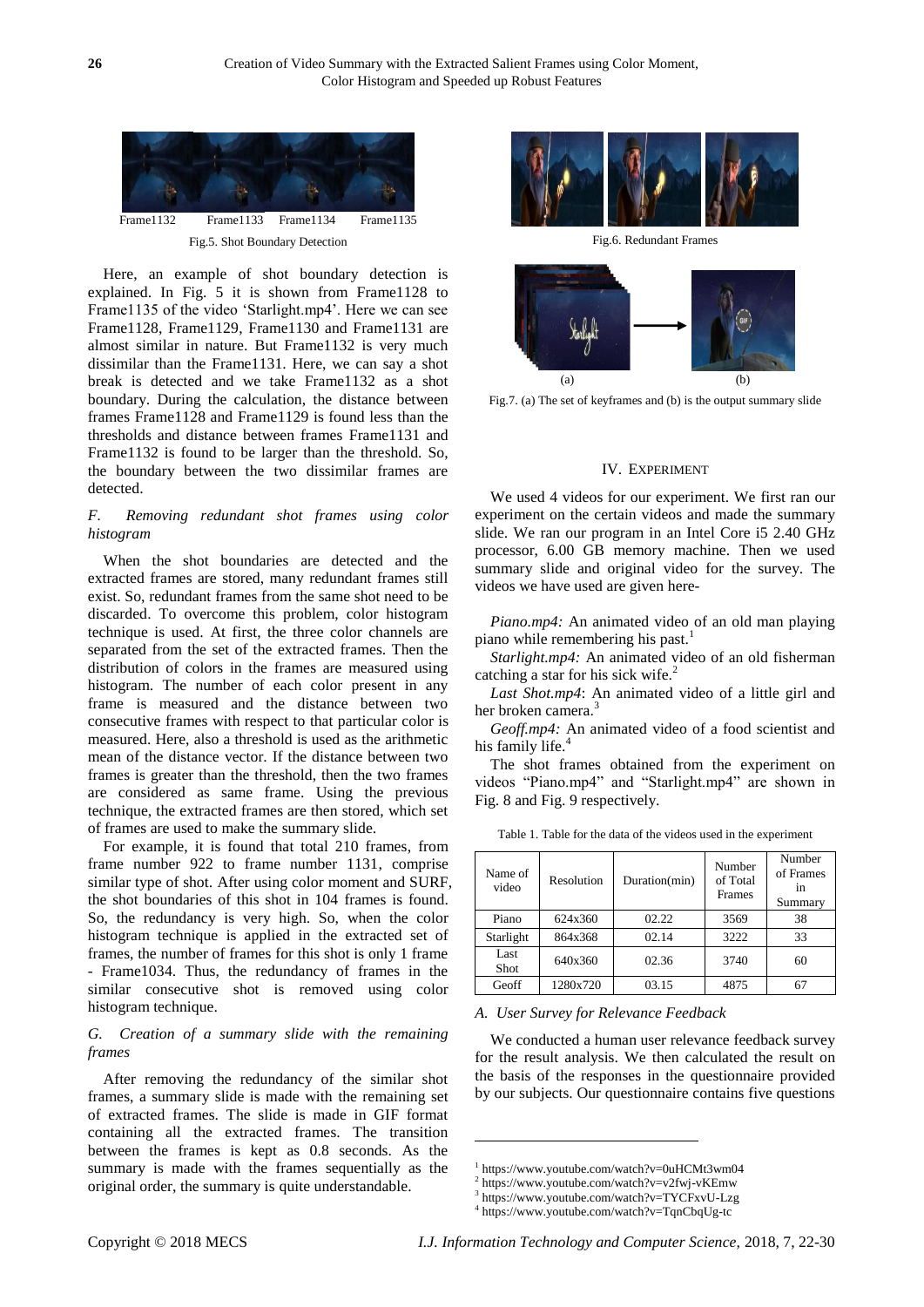and each question has three answer options such as disagree, neutral and agree.







Fig.9. Frames of summary slide of video Starlight.mp4

Our questionnaire consists of the following questions:

*Q 1:* The summary slide is able to represent the original full video.

*Q 2:* The content of the summary is understandable.

*Q 3:* The summary has completely missed an important scene or sequence.

*Q 4:* The summary is too lengthy

*Q 5:* The content of the summary slide is satisfactory in context of the original video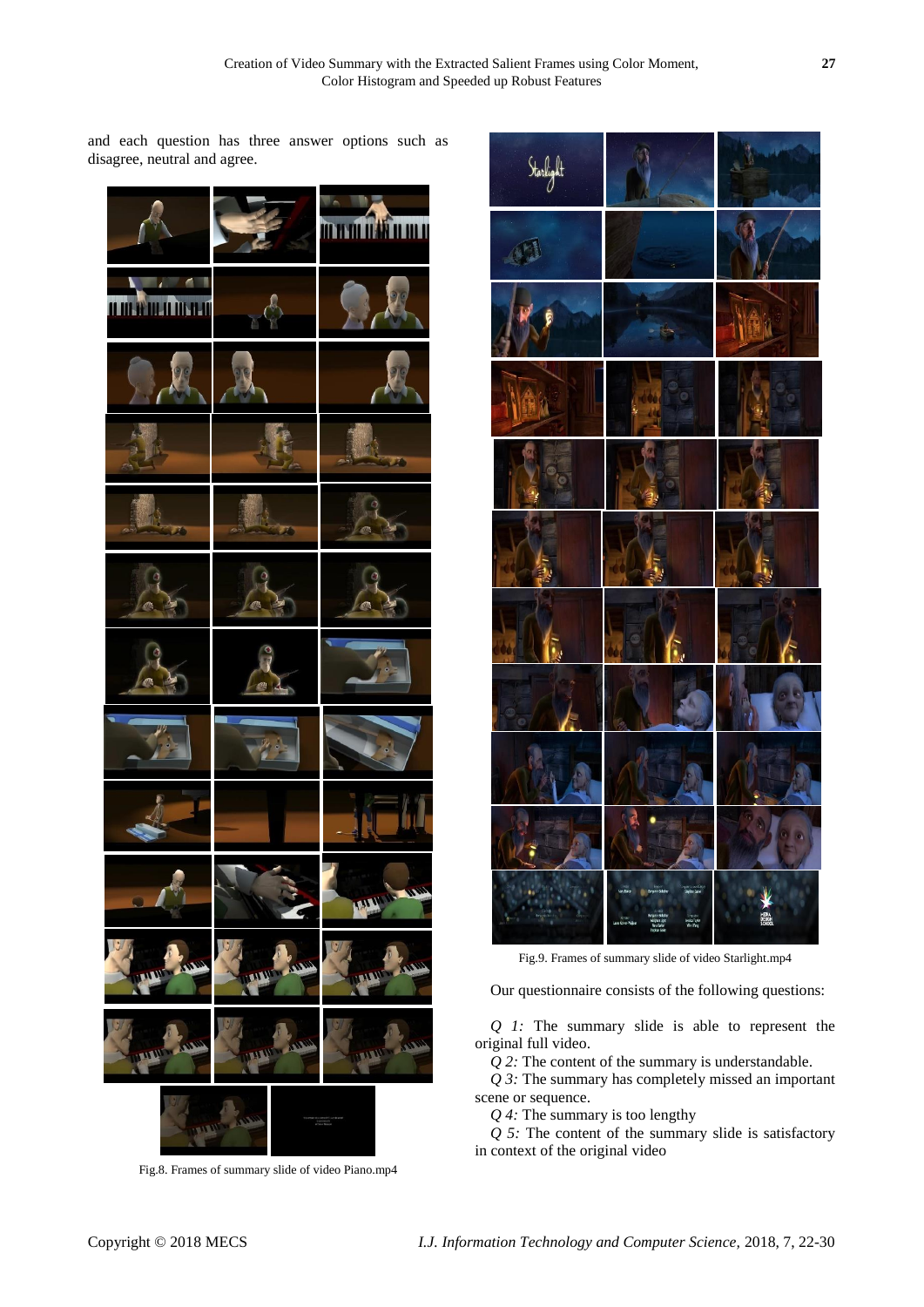We conducted our questionnaire-based survey on total 29 persons. Among them 3 are teachers, 1 is software engineer, 1 is graphic designer and rest are students of different semester and different departments. There were 11 bachelor students from computer science background, 3 bachelor students from sociology background, 2 were secondary students, 2 were from statistics department and 1 from each other department like architecture, mathematics, communication engineering and life science departments as forestry, fisheries and marine resources and pharmacy. Among them 1 student answered on 3 videos, 1 answered on 2 videos and rest answered on 1 video. That makes our survey of total 32 feedback reports.

We got 10 feedbacks on the video 'piano.mp4', 10 feedbacks on the video 'starlight.mp4', 8 feedbacks on the video 'Last shot.mp4' and 4 feedbacks on the video 'Geoff.mp4'.

We first showed our subjects the summary slide and then the original video. We then asked them to answer the questionnaire form as per their perception on the summary. They then answered the form as per their perception.

We then calculated the result of the survey on the basis of three criteria- positive, negative and neutral. We considered the question number 1,2,5 as positive questions and question number 3 and 4 as negative questions. That means, if someone marks 'agree' in questions 1,2 and 5 that is positive result and if marks 'disagree' then it is considered negative result. Similarly, response is opposite for question 3 and 4. For each question, 'neutral' is considered as neutral result.

| Name of<br>video | Number of<br>Subjects<br>Participated | Positive<br>Review<br>Percentage | Negative<br>Review<br>Percentage | Neutral<br>Review<br>Percentage |
|------------------|---------------------------------------|----------------------------------|----------------------------------|---------------------------------|
| Piano            |                                       | 82                               | 02                               | 16                              |
| Starlight        | 10                                    | 80                               | 04                               | 16                              |
| Last<br>Shot     | 08                                    | 75                               | 03                               | 22.                             |
| Geoff            | 04                                    | 75                               | 05                               | 20                              |

Table 2. Table for result analysis of the videos used in the experiment

#### V. RESULT ANALYSIS

#### *A. For video Piano.mp4*

We obtained total 10 survey results for this video. Among the 10 subjects, 1 is software engineer and rest are students. Among the total 50 points (5 per form), we got 41 positive reviews, 8 neutral reviews and 1 negative review.

#### *B. For video Starlight.mp4*

We obtained total 10 survey results for this video. Among the 10 subjects, 2 are teacher, 1 is graphic designer and rest are students. Among the total 50 points (5 per form), we got 40 positive reviews, 8 neutral reviews and 2 negative reviews.

#### *C. For video Last Shot.mp4*

We obtained total 8 survey results for this video. Among the 8 subjects, 1 is teacher and rest are students. Among the total 40 points (5 per form), we got 30 positive reviews, 9 neutral reviews and 1 negative review.

### *D. For video Geoff.mp4*

We obtained total 4 survey results for this video. Among the 4 subjects all are students. Among the total 20 points (5 per form), we got 15 positive reviews, 4 neutral reviews and 1 negative reviews.

The pie charts from the feedbacks obtained from the survey are shown in Fig. 10.

So, from the pie charts in Fig.10 , we can summarize our result analysis as 78% positive result, 18.5% as neutral result and only 3.5% negative result. Though we have some negative result and neutral opinions, the ratio of positive result is very high in comparison with the negative result. So, it is evident that our proposed technique performs better than the existing ones.

## VI. CONCLUSION

At present the area of video summarization is very much emerging and evolving. Working in this area was quite challenging for us. Here, we have proposed a frame selection process from shots of a video with color feature and Speeded Up Robust Features (SURF) extraction methods. We have used three color moments such as first order moment mean, second order moment variance and third order moment skewness for each RGB channel that is total nine color features and SURF (Speeded Up Robust Features) key points as  $10<sup>th</sup>$  feature and Euclidean distance for feature matching. We also used the Color Histogram technique for removing the redundancy among the similar frames of the same shot. Our experimental result is based on human relevance feedback which was on a questionnaire containing 5 3-options viz. disagree, agree and neutral questions. It is observed from the feedback that positive result obtained is about 78% which is quite satisfactory. Our result only shows 3.5% negative result on the basis of feedbacks provided by the users from different categories. This amount of negative result in negligible in contrast to the positive result which is 78% on average. So, our proposed method shows promising result.

In future, we wish to work on mid-level feature like shape feature and high-level feature like motion feature to improve the positive results.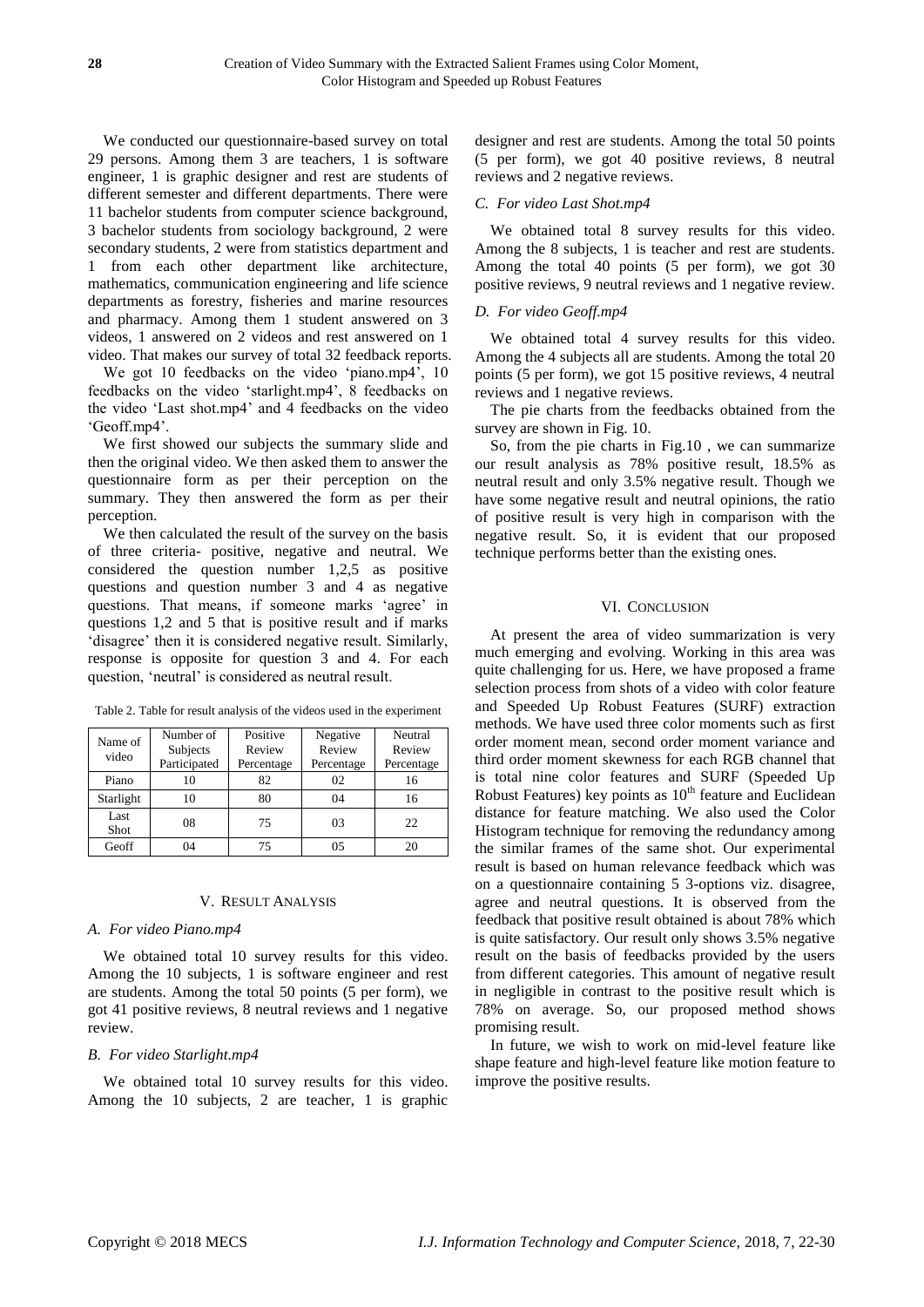

Fig.10. Pie charts of the results obtained in questionnaire-based survey for our four working videos- Piano.mp4, Starlight.mp4, Last Shot.mp4, Geoff.mp4

#### ACKNOWLEDGMENT

We like to show our gratitude to the people who spent their valuable time to provide us the feedbacks for the relevance survey.

#### **REFERENCES**

- [1] Gygli, Michael, Helmut Grabner, Hayko Riemenschneider, and Luc Van Gool. "Creating summaries from user videos."In *European conference on computer vision*, pp. 505-520. Springer International Publishing, 2014.
- [2] Lee, Yong Jae, Joydeep Ghosh, and Kristen Grauman. "Discovering important people and objects for egocentric video summarization." *Computer Vision and Pattern Recognition (CVPR), 2012 IEEE Conference on*. IEEE, 2012
- [3] Banalata Das and Taznin Jahan. "DWT and Color Moment Based Video Content Extraction for Poster Generation with Relevance Feedback" (Bachelor Thesis, 2013, Khulna University, Khulna, Bangladesh) - Unpublished
- [4] Lu, Zheng, and Kristen Grauman. "Story-driven summarization for egocentric video." *Proceedings of the IEEE Conference on Computer Vision and Pattern Recognition*. 2013.
- [5] Oh, Jung, et al. "Video abstraction." *Video data management and information retrieval* (2004): 321-346.
- [6] S. Mangijao Singh and K. Hemachandran. "Content Based Image Retrieval using Color Moment and Gabor Texture Feature". In Proceedings of International Journal of Computer Science Issues (IJCSI), 2012.
- [7] S.M. Mohidul Islam. "Implementation and Comparison

among Feature Extraction and Similarity Measurement Methods for Image Retrieval Using Visual Contents" (Masters' Thesis, 2016, Khulna University, Khulna, Bangladesh) - Unpublished

- [8] Rafael C. Gonzalez, Richard E. Woods, "Digital Image Processing", 3rd Edition. Pearson Education, 2009.
- [9] Lowe, David G. "Object recognition from local scale invariant features." *Computer vision, 1999. The proceedings of the seventh IEEE international conference on*. Vol. 2. Ieee, 1999.
- [10] Wikipedia, "Scale invariant feature transform", https://en.wikipedia.org/wiki/Scale\_invariant\_feature\_tran sform. Accessed on 30 July, 2017
- [11] Bay, erbert, Tinne Tuytelaars, and Luc Van Gool. "Surf: Speeded robust features." *Computer vision–ECCV 2006* (2006): 404-417.
- [12] Wikipedia, "Speeded up robust features", https://en.wikipedia.org/wiki/Speeded\_up\_robust\_features, Accessed on 15 December 2017
- [13] Zhuang, Y., Rui, Y., Huang, T. S., & Mehrotra, S. (1998, October). Adaptive key frame extraction using unsupervised clustering. In *Image Processing, 1998. ICIP 98. Proceedings. 1998 International Conference on* (Vol.1, pp. 866-870). IEEE.
- [14] Yang, Shuping, and Xinggang Lin. "Key frame extraction using unsupervised clustering based on a statistical model." *Tsinghua Science & Technology* 10.2 (2005): 169- 173.
- [15] Dhagdi, Mr Sandip T., and P. R. Deshmukh. "Keyframe based video summarization using automatic threshold & edge matching rate." *International Journal of Scientific and Research Publications* 2.7 (2012): 1-12.